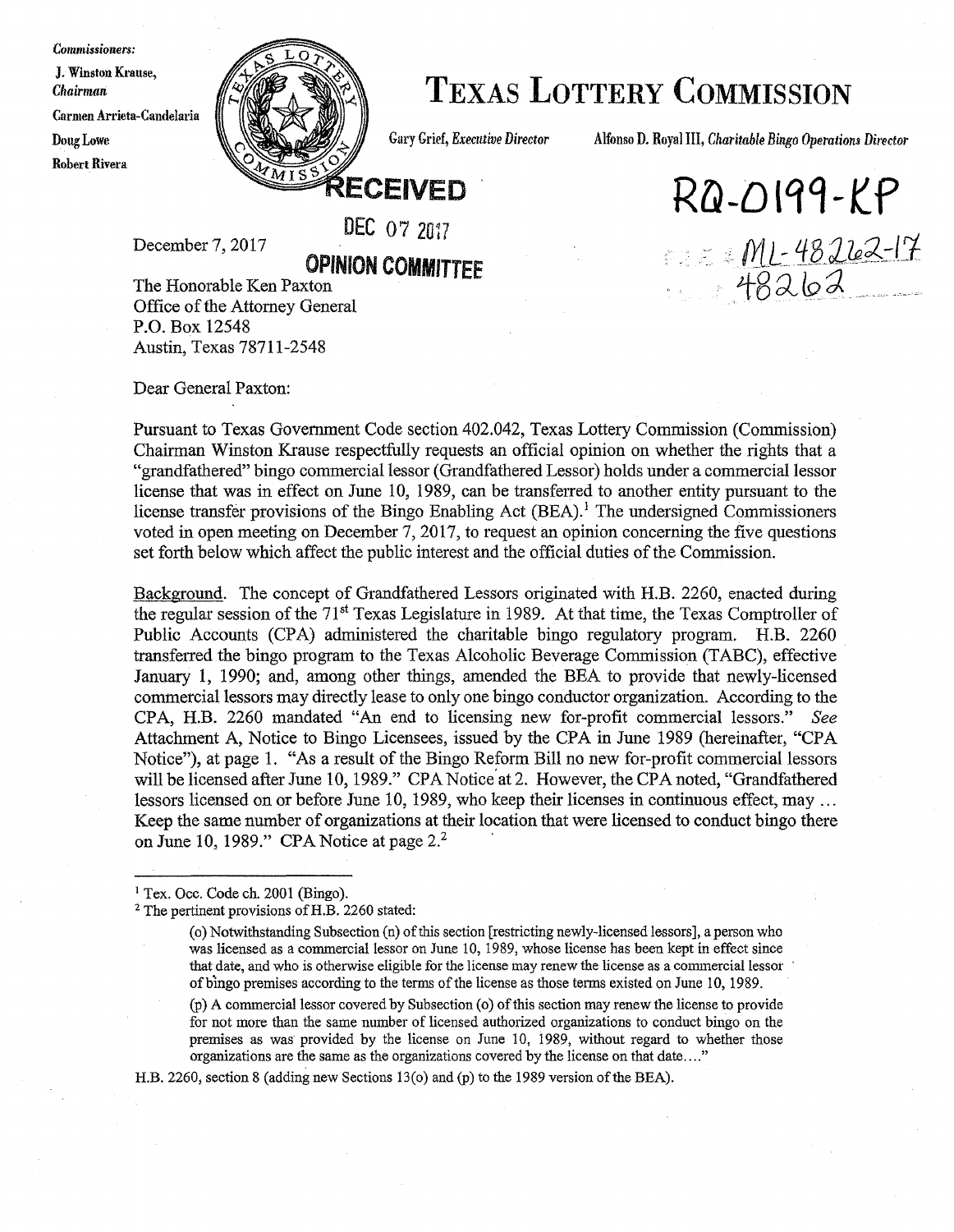In 1993, in the legislation that transferred the bingo program from the TABC to the Commission, the Legislature further amended the BEA commercial lessor provisions to repeal the language that prevented Grandfathered Lessors from leasing to more organizations than they were leasing to on June 10, 1989. $3$  In 1995, the Legislature again amended the BEA, this time to provide that ''No more than seven licensed authorized organizations may conduct bingo at any bingo premises."<sup>4</sup> The current version of this provision appears at BEA § 2001.402(c), and reads: "No more than seven licensed authorized organizations may conduct bingo at the same premises."

Accordingly, today a Grandfathered Lessor *(i.e.,* "a person who was a licensed commercial lessor on June 10, 1989, whose license has been in effect continuously since that date")<sup>5</sup> may lease directly to (and collect up to \$600 rent per bingo occasion from)<sup>6</sup> up to seven licensed bingo conductor organizations, in contrast to a non-grandfathered commercial lessor licensee who may lease directly only to one such organization.<sup>7</sup> At the current time, there are approximately 199 commercial lessor licenses in this category. It is our understanding that, because the potential to collect more rent makes licenses held by Grandfathered Lessors more valuable than other lessor licenses, these licenses sometimes are sold in private transactions.

The BEA provides that, "On approval by the commission, a licensed commercial lessor may transfer a commercial lessor license if the person to whom the license will be transferred otherwise meets the requirements of" BEA Subchapter D. (Commercial Lessor License).<sup>8</sup> The act of Commission approval of a transfer does not reference whether a transferor is a Grandfathered Lessor, nor whether the rights of a Grandfathered Lessor under the license transfer with the license.

However, when a Grandfathered Lessor transfers their lessor license to another person, the historical practice of the Commission's Charitable Bingo Operations Division (CBOD) has been to consider that the grandfathered right to lease directly to up to seven organizations transferred with the license to the new licensee, and to allow such leasing activity to occur. This practice primarily benefitted indjvidual (human) persons who are Grandfathered Lessors, because a legal entity commercial lessor *(e.g.,* a corporation, partnership) can change ownership of the entity without transferring the license and without CBOD approval. The CBOD's historical practice is not set forth in a Commission rule.

Commission staff's review of the pertinent BEA provisions has raised questions about whether the CBOD's historical practice is consistent with the BEA; that is, whether the grandfathered rights

<sup>&</sup>lt;sup>3</sup> H.B. 2771, 73<sup>rd</sup> Legislature, Regular Session. This bill deleted the language in BEA Section 13(0) that read "according to the terms of the license as those terms existed on June 10, 1989", and repealed Section 13(p).

<sup>&</sup>lt;sup>4</sup> H.B. 3021, 74<sup>th</sup> Legislature, Regular Session.

<sup>5</sup>*See* BEA§ 2001.152(b) ("Notwithstanding Subsection (a), a person who was a licensed commercial lessor on June 10, 1989, whose license has been in effect continuously since that date, and who is otherwise eligible for the license may renew the license.").

<sup>6</sup>*See* BEA§ 2001.406(a).

*<sup>1</sup> See* BEA § 2001.152(a)(2) and (3). We note, however, that if a lessor is also an organization that is licensed to conduct bingo, or an association of licensed bingo conductor organizations, it may lease to more than one organization. BEA § 2001.152(a)(1). This Opinion request is directed to lessors that do not fall in that category.

<sup>&</sup>lt;sup>8</sup> BEA § 2001.160(a) licensed commercial lessor may transfer a commercial lessor license if the person to whom the license will be transferred otherwise meets the requirements of this subchapter.").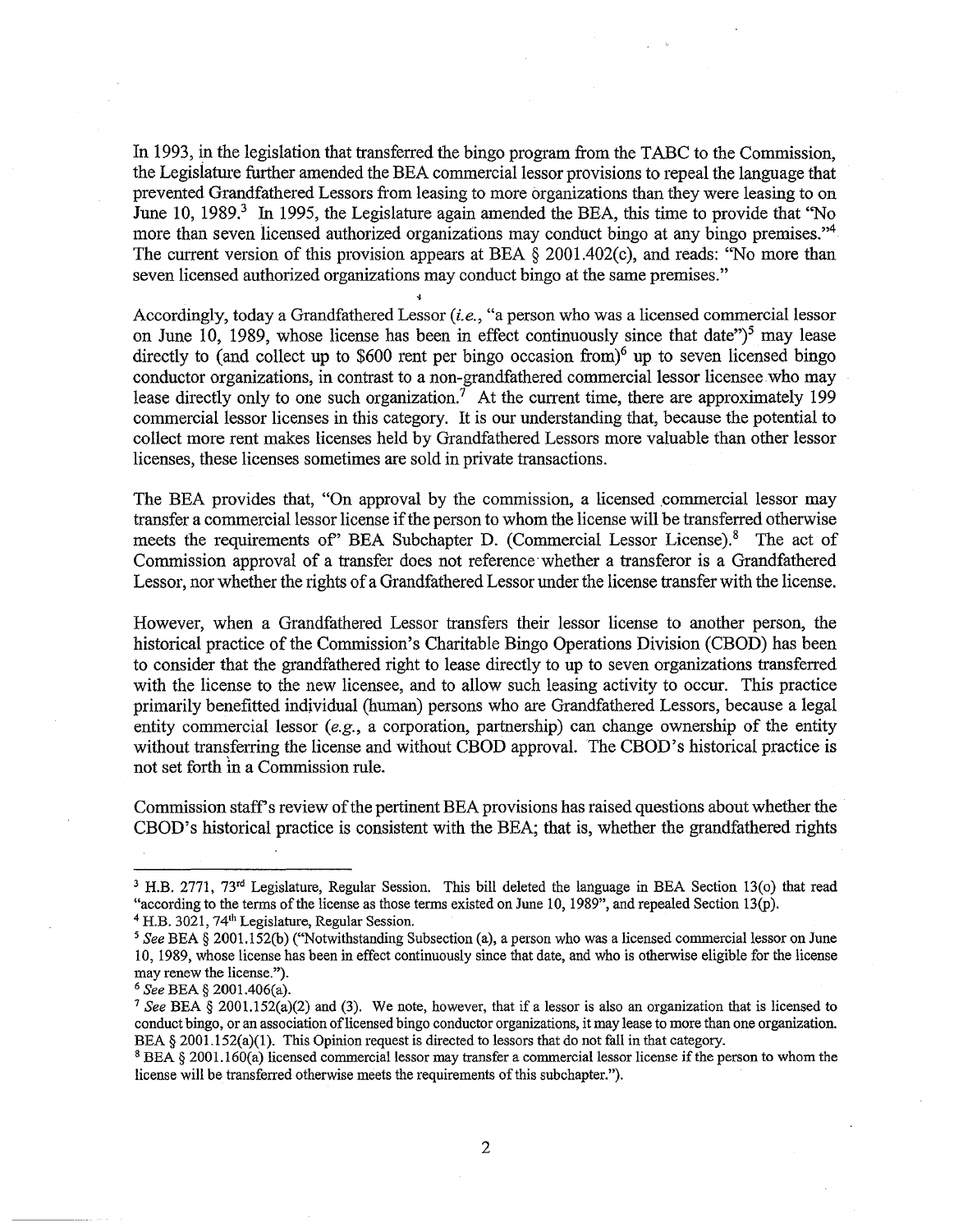attach to the license and thus can be transferred to a new licensee, or whether the rights attach only to the lessor who held the license on June 10, 1989, and thus cannot be transferred to a different licensee.

#### Questions. Our questions are as follows:

- 1. Transfer of license to unaffiliated third party. If a Grandfathered Lessor transfers their commercial lessor license that has been in effect continuously since June 10, 1989, to an unaffiliated third party, and the Commission approves the transfer, do the grandfathered rights (including the right to lease directly to up to seven licensed bingo conductor organizations) transfer to the unaffiliated third-party licensee?
- 2. Transfer of license from an individual licensee to wholly-owned legal entity. If an individual Grandfathered Lessor (as opposed to a legal entity, such as a corporation or partnership) transfers their commercial lessor license that has been in effect continuously since June 10, 1989, to a legal entity that is wholly owned by that individual, and the Commission approves the transfer, do the grandfathered rights transfer with the license to the legal entity licensee?<sup>9</sup>
- 3. Transfer of license from one wholly-owned legal entity to a different wholly-owned legal entity. If a legal entity Grandfathered Lessor that is wholly-owned by one individual transfers its commercial lessor license that has been in effect continuously since June 10, 1989, to a different legal entity that is wholly-owned by the same individual, do the grandfathered rights transfer with the license to the second legal entity licensee  $(transference)$ ?<sup>10</sup>
- 4. Effect on Past Approved Transfers. If the Attorney General determines that grandfathered rights under a commercial lessor license that has been in effect continuously since June 10, 1989, cannot be transferred to another licensee, what effect does this determination have on past transfers approved under the CBOD's historical practice (where the CBOD considered that the grandfathered rights transferred with the license to the new licensee)?
- 5. Change in Commission Practice. As noted above, the CBOD's historical practice is not set forth in a Commission rule. If the Attorney General determines that the grandfathered rights under a commercial lessor license cannot be transferred to another licensee, may the Commission change the CBOD's historical practice to conform to the pertinent BEA provisions without conducting an administrative rulemaking proceeding and adopting a rule describing the changed practice?

<sup>9</sup>Prior to October I, 2009, BEA§ 2001.160(c) read as follows: "A licensed commercial lessor may transfer a license held by the license holder to a corporation fanned by the license holder or from one corporation owned by the license holder to another corporation owned by the license holder." The Texas Legislature repealed § 2001.160(c) as part of its enactment of H.B. 1474 during the regular session of the 81<sup>st</sup> Legislature in 2009.<br><sup>10</sup> *See* prior footnote.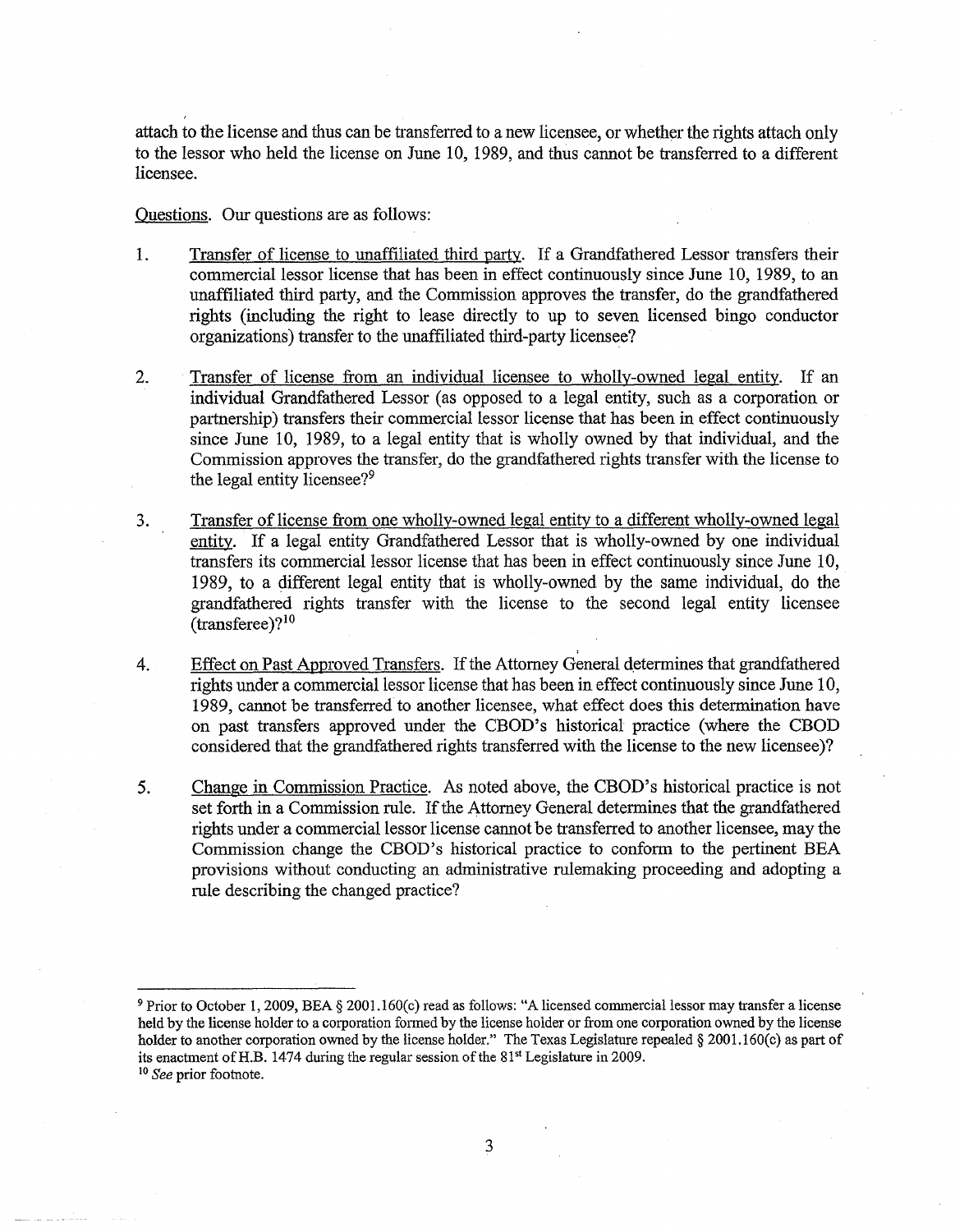Should you need any additional information regarding this request, please contact Bob Biard, the Commission's General Counsel, at 512.344.5127.

Respectfully submitted; J. Winston Krause Chairman Carmen Arrieta-Candelaria, Commissioner  $\mathcal{U}$ Doug Lowe, Commissioner

Robert Rivera, Commissioner

#### Attachment

cc: Gary Grief, Executive Director, Texas Lottery Commission Alfonso D. Royal III, Charitable Bingo Operations Division Director, Texas Lottery Commission Bob Biard, General Counsel, Texas Lottery Commission Steve Bresnen, Bingo Interest Group Steve Fenoglio, Texas Charity Advocates Will Martin, Conservative Texans for Charitable Bingo Kim Kiplin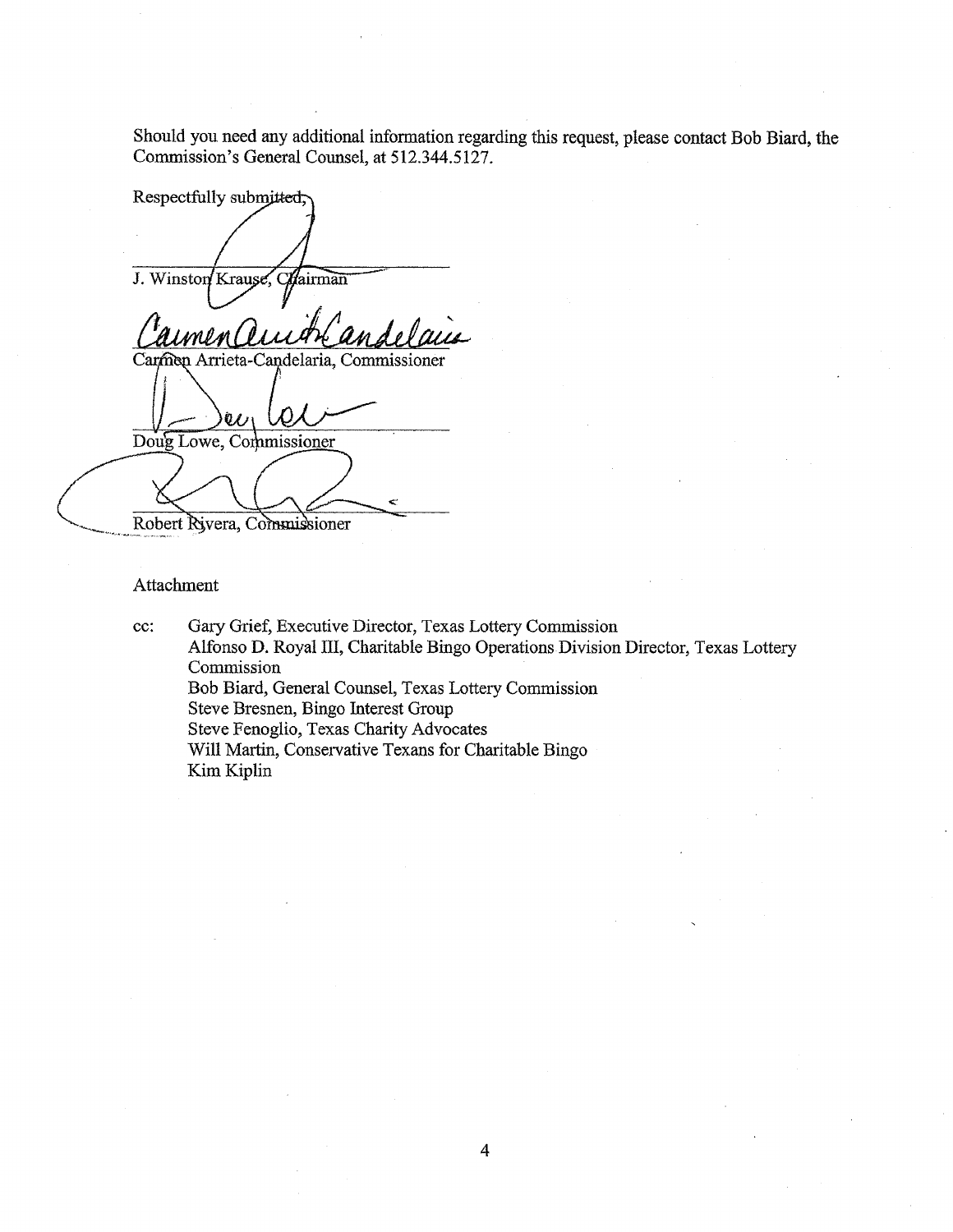## **IN** ATTACHMENT A 1 NOTICE TO BINGO LICENSEES

 $Volume 3, I$ 85ue 6 *June'l989* 

### **BINGO REGULATION REVIEW**

#### *Included in this issue:*

I

I

I

**II** 

**I** 

I

**I** 

**In the contract of the contract of the contract of the contract of the contract of the contract of the contract of the contract of the contract of the contract of the contract of the contract of the contract of the contra** 

I

I

前<br>脚

**in** 

**ij** 

**ij** 

**in a compart** 

**I** 

**I** 

- Legislative Changes in Bingo Laws
- Disposable Cards Without Manufacturer's Name or Trademark Prohibited
- Notices Sent to Licensees

#### LEGISLATIVE CHANGES IN BINGO LAWS

Texas lawmakers have made many changes in bingo laws with the passage of HB 2260 during the Regular Session of the 71st Legislature.

Many of the changes will not go into effect until January 1, 1989. Those changes will be detailed in future editions of *Bingo Regulation Review* as rules are written and filed to implement the new laws **and** changes in existing laws. .

However, several of the changes in bingo laws have already taken effect:

- Restrictions on rent.
- An end to licensing of new for-profit commercial lessors.
- Adding gambling and gambling-related offenses as disqualifying convictions for commercial lessors.
- Statutory prohibitions against lessors loaning money, extending credit, paying or providing payment of license fees for conductors.
- Prohibitions against commercial lessors from also being distributors or manufacturers.

#### RENT CAP

Lease agreements, extensions of existing lease agreements or renewals of existing lease agreements filed with the Comptroller after May 31, 1989 are subject to the following restrictions:

- \$600 per day limit on rent charged to a licensed organization that is subleasing to other licensed organizations.
- o \$600 **per occasion** limit on rent charged to licensed organizations that are not subleasing to other licensed organization.
- Rent must be a·lump-sum amount that includes **all** authorized expenses charged by the lessor for the use of the premises.

Regulatory Taxes Division: 1-800-252-5555.<br>512/463-4880



BOB BULLOCK • TEXAS COMPTROLLER OF PUBLIC ACCOUNTS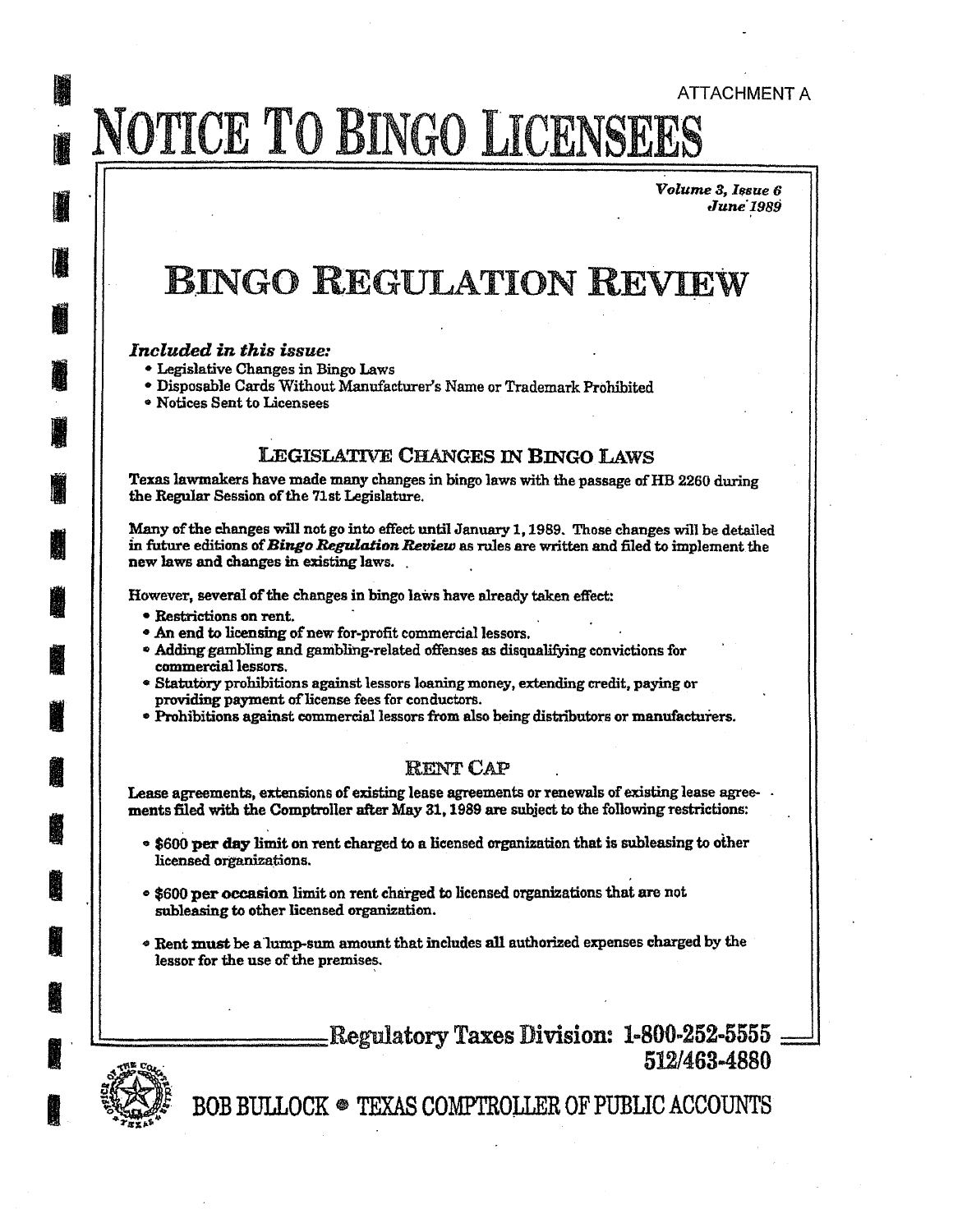# NOTICE TO BINGO LICENSEES

 $Volume 3$  *Issue 6 Junel989 Page2*  **III** .

**IN** 

**IN** , ...<br>, ...<br>, ...

I

I·

**III** 

**III** ,.

' II **I** 

' , ...<br>' , ...<br>' , ... , ... , ... , ... , ... , ... , ... , ... , ... , ... , ... , ... , ... , ... , ... , ... , ...

**III** 

**III** 

·II

I

.I

I

#### NO NEW FOR-PROFIT COMMERCIAL LESSORS

*As* a result of the Bingo Reform Bill no new for-profit commercial lessors will be licensed after June 10, 1989.

However, this change in the law **does not** effect the ability of licensed organizations wishing to lease a facility to conduct bingo.

Licensed organizations needing a place to play bingo may lease space from any of the following categories of lessors:

- A licensed organization that owns or leases that location at which it plays bingo, and will sublease to other licensed organizations.
- A grandfathered lessor who has had a licensed organization leave their location.

Also, licensed organizations may become lessors by leasing a location and then subleasing to other licensed organizations: In addition, an organization may lease a location that serves the dual purpose of being the organization's primary headquarters and bingo location. However, no **other** organization may sublease this location to conduct bingo.

#### FOR-PROFIT LESSORS GRANDFATHERED

Grandfathered lessors licensed on or before June 10, 1989, who keep their license in continuous effect, **may:** ·

- Renew their licenses annually.
- Keep the same number of organizations at their location that were licensed to conduct bingo there on June 10, 1989.
- Change their location only if the original location becomes unavailable because of conditions or reasons beyond their control.

#### GAMBLING-RELATED OFFENSES

Gambling and gambling-related offenses were added to the existing list of criminal convictions that will disqualify an applicant from holding a commercial lessors license. Disqualifying convictions already include felonies, criminal fraud and crimes of moral turpitude.

The Legislature also added language that will allow an individual with a disqualifying conviction to be licensed if 10 years has elapsed since the end of the sentence, parole, mandatory supervision or probation served for the disqualifying conviction. This became effective for lessors on June 10, but will apply to all licensees on January 1, 1990.

> Regulatory Taxes Division: 1-800-252-5555 -,i1\& *c~* **512/463-4880**



~ BOB BUI.LOCK e TEXAS COMPTROLLER OF PUBIJC ACCOUNTS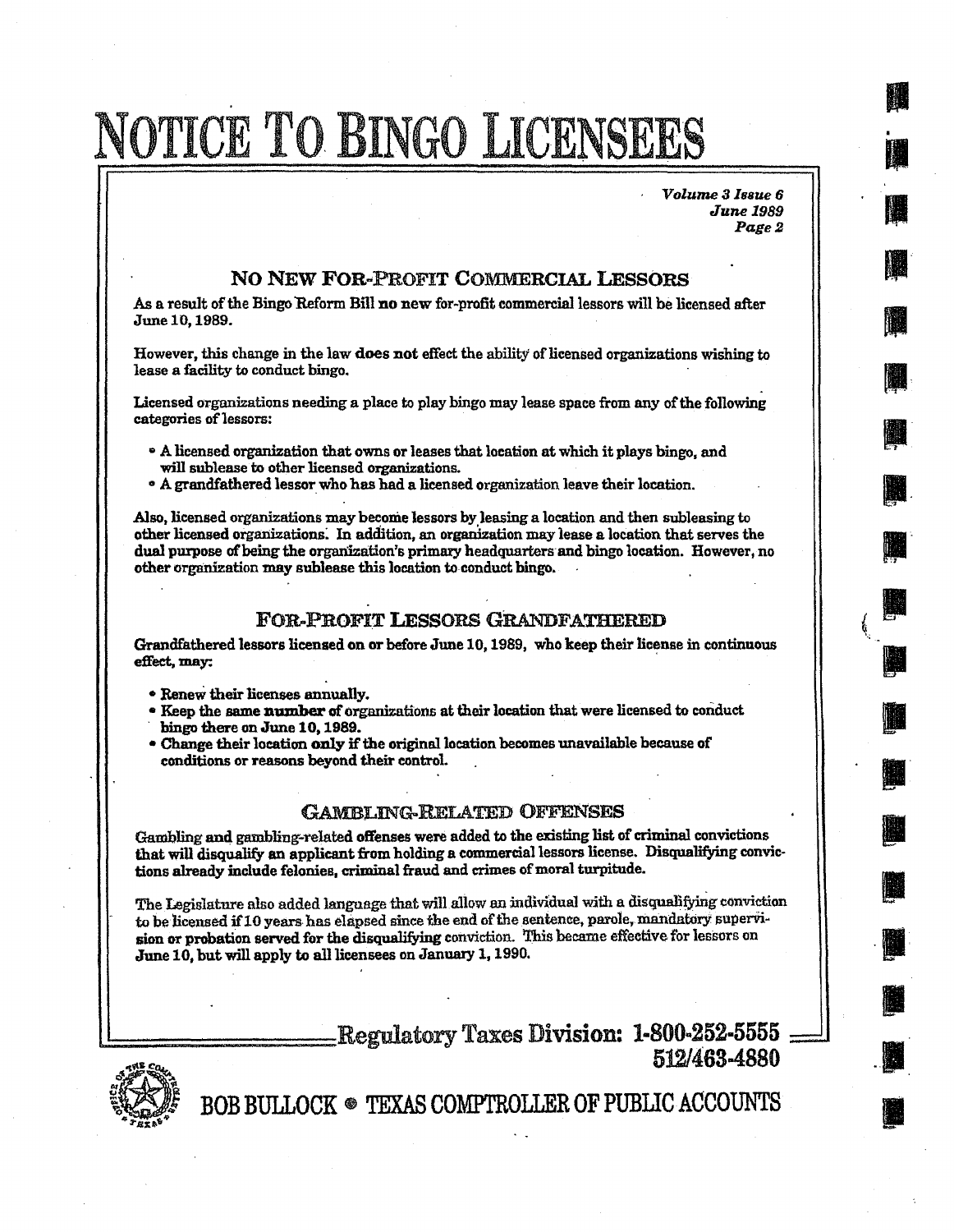# NOTICE TO BINGO LICENSEES

*Volume 3 Issue 6 June1989 Page3* 

#### LESSOR LOANS PROHIBITED

Lessors are now prohibited by statute from loaning money, extending credit or paying for an authorized organization's license fees. This type of lessor involvement was already prohibited by Rule3.548.

#### LESSORS PROHIBITED FROM MANUFACTURING AND DISTRIBUTING EQUIPMENT

Commercial lessors are prohibited from being distributors or manufacturers of bingo equipment. This is only a clarification and not a substantive change since manufacturers and distributors are already prohibited from being lessors.

#### SALE OR PURCHASE OF DISPOSABLE CARDS WITHOUT MANUFACTURER'S NAME OR TRADEMARK PROHIBITED

It is now prohibited for licensed manufacturers to sell or for licensed distributors to purchase disposable cards not bearing the name, trade name or trademark of the original manufacturer on the face of the card.

Rule 3.558, Seal Required on Disposable Bingo Cards, also prohibits licensed distributors from selling and licensed authorized organizations from purchasing disposable cards that do not bear the name, trade name or trademark.

The final step of the implementation schedule will prohibit licensees from using disposable cards that do not have the name, trade name or trademark of the original manufacturer on the face of the card after December 31, 1989.

#### RECENT NOTICES TO LICENSEES

During the past month special notices have been sent to licensees, bringing frequent violations to their attention:

• All licensed organizations must have at least one active member of their organization . It is discussed on the signature card of their bingo account. Rule  $3.547(B)$  requires that only active members of an organization, except for one bookkeeper or accountant who is **not** a member, may be included on the signature card.

Regardless of who signs the checks, the licensee remains responsible for making sure that all checks are written for only authorized bingo expenses or charitable purposes. Unauthorized expenditures could lead to administrative action against the licensee.

0 An authorized licensed organization's bingo occasion must be managed by that organization's designated primary operator or operators who must have been bonafide members of the organization for at least one year. The lessor, his agents, employees or family **may not** manage the bingo occasions.

An organization may not hire an agent, manager or consultant to manage its bingo operation. This is a violation of the Bingo Enabling Act and could lead to the revocation or **suspension** of the organization's bingo license. ,

#### -Regulatory Taxes Division: 1-800-252-5555 512/463-4880



I

**II** 

D

I

I

**I** 

1

**II** 

**in** 

**INGLES** 

I

I

**ISSUED** 

**INSTEAD OF REAL PROPERTY.** 

**il** 

BOB BULLOCK @ TEXAS COMPTROLLER OF PUBLIC ACCOUNTS